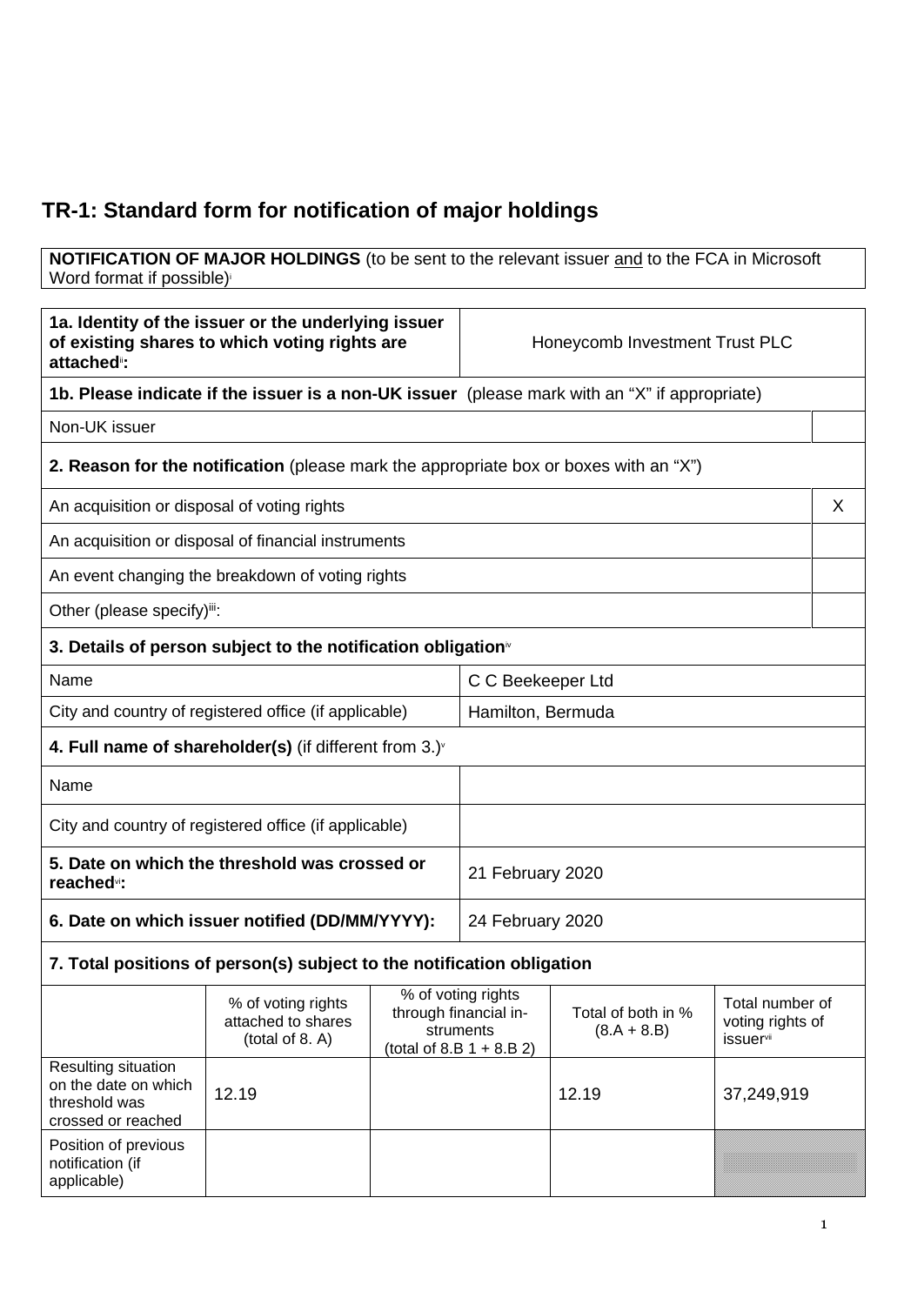## **8. Notified details of the resulting situation on the date on which the threshold was crossed or reached**viii

## **A: Voting rights attached to shares**

| Class/type of<br>shares<br>ISIN code (if possible) | Number of voting rightsix                                     |                                                                       | % of voting rights                                            |                                                                |
|----------------------------------------------------|---------------------------------------------------------------|-----------------------------------------------------------------------|---------------------------------------------------------------|----------------------------------------------------------------|
|                                                    | <b>Direct</b><br>(Art 9 of Directive<br>2004/109/EC) (DTR5.1) | <b>Indirect</b><br>(Art 10 of Directive<br>2004/109/EC)<br>(DTR5.2.1) | <b>Direct</b><br>(Art 9 of Directive<br>2004/109/EC) (DTR5.1) | Indirect<br>(Art 10 of Directive<br>2004/109/EC)<br>(DTR5.2.1) |
| ORD GBP 0.01<br>GB00BYZV3G25                       | 4,542,006                                                     |                                                                       | 12.19                                                         |                                                                |
|                                                    |                                                               |                                                                       |                                                               |                                                                |
|                                                    |                                                               |                                                                       |                                                               |                                                                |
| <b>SUBTOTAL 8. A</b>                               | 4,542,006                                                     |                                                                       | 12.19                                                         |                                                                |

| B 1: Financial Instruments according to Art. 13(1)(a) of Directive 2004/109/EC (DTR5.3.1.1 (a)) |                                      |                                          |                                                                                                        |                    |
|-------------------------------------------------------------------------------------------------|--------------------------------------|------------------------------------------|--------------------------------------------------------------------------------------------------------|--------------------|
| <b>Type of financial</b><br>instrument                                                          | <b>Expiration</b><br>$date^{\times}$ | Exercise/<br><b>Conversion Period</b> xi | <b>Number of voting rights</b><br>that may be acquired if<br>the instrument is<br>exercised/converted. | % of voting rights |
|                                                                                                 |                                      |                                          |                                                                                                        |                    |
|                                                                                                 |                                      |                                          |                                                                                                        |                    |
|                                                                                                 |                                      |                                          |                                                                                                        |                    |
|                                                                                                 |                                      | <b>SUBTOTAL 8. B 1</b>                   |                                                                                                        |                    |

| B 2: Financial Instruments with similar economic effect according to Art. 13(1)(b) of Directive<br>2004/109/EC (DTR5.3.1.1 (b)) |                               |                                             |                                                                |                            |                    |
|---------------------------------------------------------------------------------------------------------------------------------|-------------------------------|---------------------------------------------|----------------------------------------------------------------|----------------------------|--------------------|
| <b>Type of financial</b><br>instrument                                                                                          | <b>Expiration</b><br>$date^x$ | Exercise/<br><b>Conversion</b><br>Period xi | <b>Physical or</b><br>cash<br><b>settlement</b> <sup>xii</sup> | Number of<br>voting rights | % of voting rights |
|                                                                                                                                 |                               |                                             |                                                                |                            |                    |
|                                                                                                                                 |                               |                                             |                                                                |                            |                    |
|                                                                                                                                 |                               |                                             |                                                                |                            |                    |
|                                                                                                                                 |                               |                                             | <b>SUBTOTAL</b><br>8.B.2                                       |                            |                    |